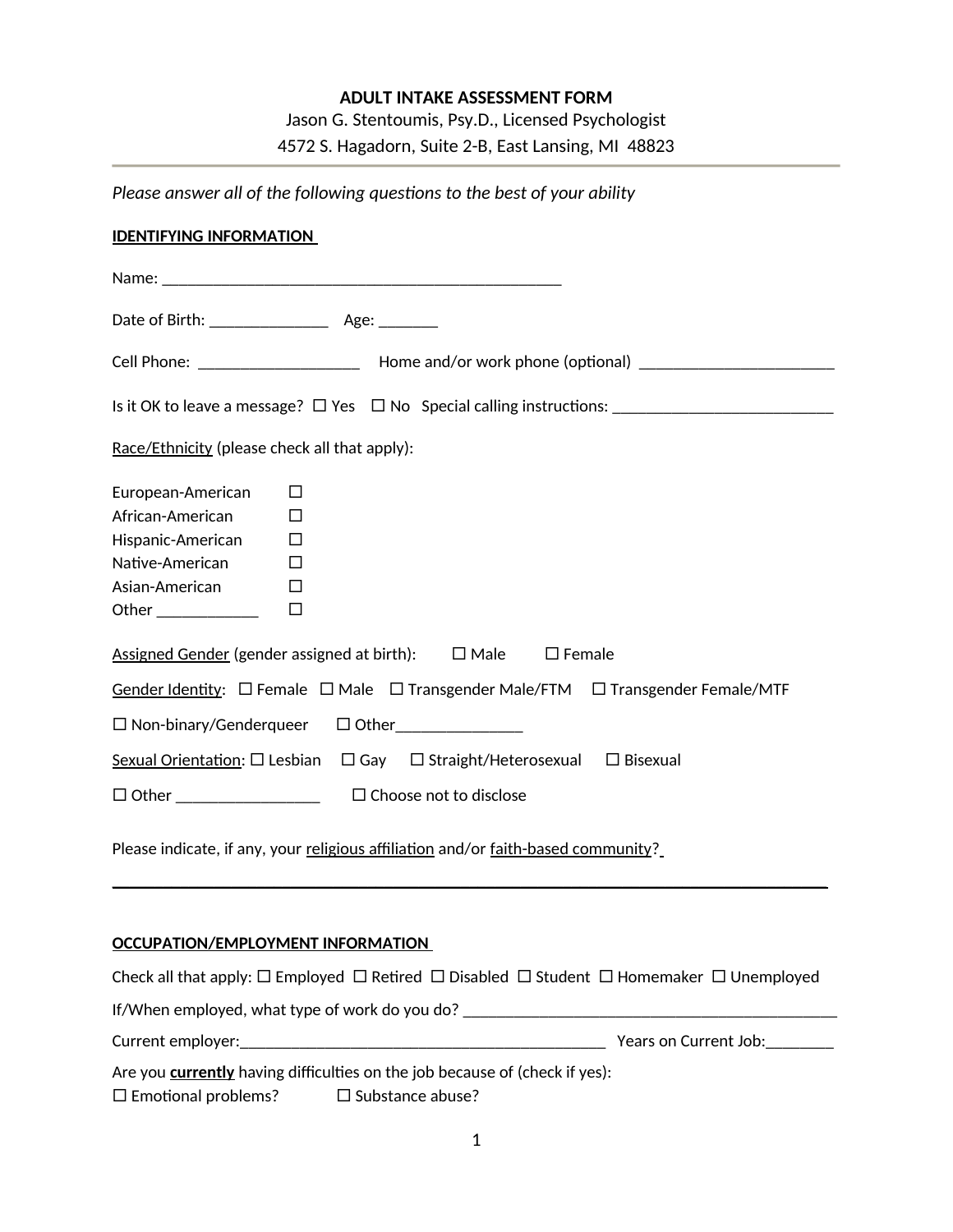| Have you <b>ever</b> had difficulties at work because of (check if yes):<br>$\square$ Emotional problems?<br>$\square$ Substance abuse?                           |
|-------------------------------------------------------------------------------------------------------------------------------------------------------------------|
|                                                                                                                                                                   |
|                                                                                                                                                                   |
|                                                                                                                                                                   |
|                                                                                                                                                                   |
| <b>EDUCATION</b>                                                                                                                                                  |
|                                                                                                                                                                   |
|                                                                                                                                                                   |
|                                                                                                                                                                   |
| Do you have any problems reading or writing? $\Box$ Yes<br>$\square$ No                                                                                           |
| Do you have any difficulty understanding (check any that apply):                                                                                                  |
| $\square$ Spoken instructions $\square$ Written instructions<br>$\Box$ Demonstrated instructions                                                                  |
|                                                                                                                                                                   |
|                                                                                                                                                                   |
| Describe academic and/or learning difficulties you have experienced: ______________________________                                                               |
| Have you ever received special education services?<br>$\Box$ Yes<br>$\square$ No                                                                                  |
| <b>MARITAL STATUS</b>                                                                                                                                             |
| Marital/relationship status (check one):                                                                                                                          |
| $\Box$ Live with partner (check if same $\Box$ or opposite $\Box$ sex)<br>$\square$ Married<br>$\Box$ Single<br>$\square$ Separated/Divorced<br>$\square$ Widowed |
| Number of years currently married: ______                                                                                                                         |
| Are you experiencing any problems/stresses in your <b>current</b> marriage/relationship?<br>$\Box$ Yes<br>□ No                                                    |
| Did you experience any problems/stresses in your <b>previous</b> marriage/relationships?<br>$\Box$ Yes<br>$\square$ No                                            |
| Comments regarding stresses in <b>current</b> marriage/relationship:                                                                                              |

If previously married, please provide dates: \_\_\_\_\_\_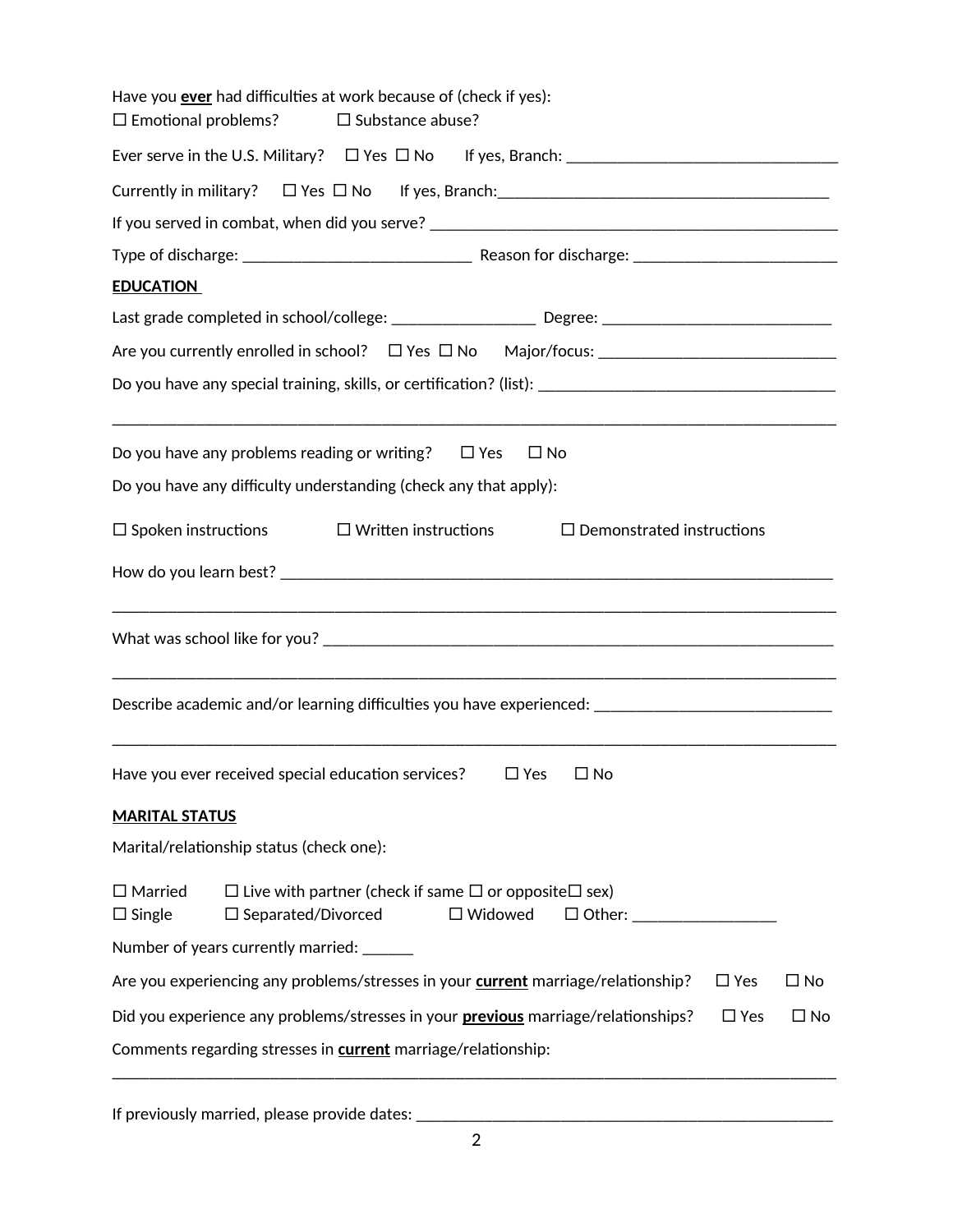#### **REASON FOR SEEKING TREATMENT/EVALUATION**

Please briefly describe the problems you are experiencing.

Why are you seeking help now? \_\_\_\_\_\_\_\_\_\_\_\_\_\_\_\_\_\_\_\_\_\_\_\_\_\_\_\_\_\_\_\_\_\_\_\_\_\_\_\_\_\_\_\_\_\_\_\_\_\_\_\_\_\_\_\_\_\_\_

What do you hope to be able to do or achieve as a result of evaluation and/or treatment?

\_\_\_\_\_\_\_\_\_\_\_\_\_\_\_\_\_\_\_\_\_\_\_\_\_\_\_\_\_\_\_\_\_\_\_\_\_\_\_\_\_\_\_\_\_\_\_\_\_\_\_\_\_\_\_\_\_\_\_\_\_\_\_\_\_\_\_\_\_\_\_\_\_\_\_\_\_\_\_\_\_

\_\_\_\_\_\_\_\_\_\_\_\_\_\_\_\_\_\_\_\_\_\_\_\_\_\_\_\_\_\_\_\_\_\_\_\_\_\_\_\_\_\_\_\_\_\_\_\_\_\_\_\_\_\_\_\_\_\_\_\_\_\_\_\_\_\_\_\_\_\_\_\_\_\_\_\_\_\_

\_\_\_\_\_\_\_\_\_\_\_\_\_\_\_\_\_\_\_\_\_\_\_\_\_\_\_\_\_\_\_\_\_\_\_\_\_\_\_\_\_\_\_\_\_\_\_\_\_\_\_\_\_\_\_\_\_\_\_\_\_\_\_\_\_\_\_\_\_\_\_\_\_\_\_\_\_\_

\_\_\_\_\_\_\_\_\_\_\_\_\_\_\_\_\_\_\_\_\_\_\_\_\_\_\_\_\_\_\_\_\_\_\_\_\_\_\_\_\_\_\_\_\_\_\_\_\_\_\_\_\_\_\_\_\_\_\_\_\_\_\_\_\_\_\_\_\_\_\_\_\_\_\_\_\_\_

### **HISTORY OF EMOTIONAL AND/OR BEHAVIORAL DIFFICULTIES**

When did you first start experiencing the problem(s) that you described above? \_\_\_\_\_\_\_\_\_\_\_\_\_\_

| Do you currently have thoughts of harming yourself?                                                  |                                     | $\square$ Yes | $\Box$ No           |  |
|------------------------------------------------------------------------------------------------------|-------------------------------------|---------------|---------------------|--|
| Do you currently have thoughts of wishing you were dead?<br>$\square$ Yes<br>$\Box$ No               |                                     |               |                     |  |
| Do you currently have urges to hurt, harm, or kill someone else?                                     |                                     | $\Box$ Yes    | $\Box$ No           |  |
|                                                                                                      |                                     |               |                     |  |
| Have you ever previously attempted suicide? $\Box$ Yes $\Box$ No                                     |                                     |               |                     |  |
|                                                                                                      |                                     |               |                     |  |
| What do you consider to be the significant stresses in your life currently? ________________________ |                                     |               |                     |  |
| Have you ever been a victim of abuse? $\Box$ Yes $\Box$ No                                           |                                     |               |                     |  |
| If yes, please check all that apply: $\Box$ emotional abuse $\Box$ physical abuse                    |                                     |               | $\Box$ sexual abuse |  |
| Do you have any problem with any of the following:                                                   |                                     |               |                     |  |
| $\Box$ overspending<br>$\Box$ intentional vomiting                                                   |                                     |               |                     |  |
| $\Box$ risk taking/endangering self or others<br>$\Box$ hitting, shoving, choking, or hurting others |                                     |               |                     |  |
| $\Box$ throwing or breaking things                                                                   | $\Box$ stealing                     |               |                     |  |
| $\square$ internet overuse or misuse                                                                 | $\square$ sexual feelings/behaviors |               |                     |  |
| $\Box$ food binging<br>$\Box$ yelling/threatening                                                    |                                     |               |                     |  |
|                                                                                                      |                                     |               |                     |  |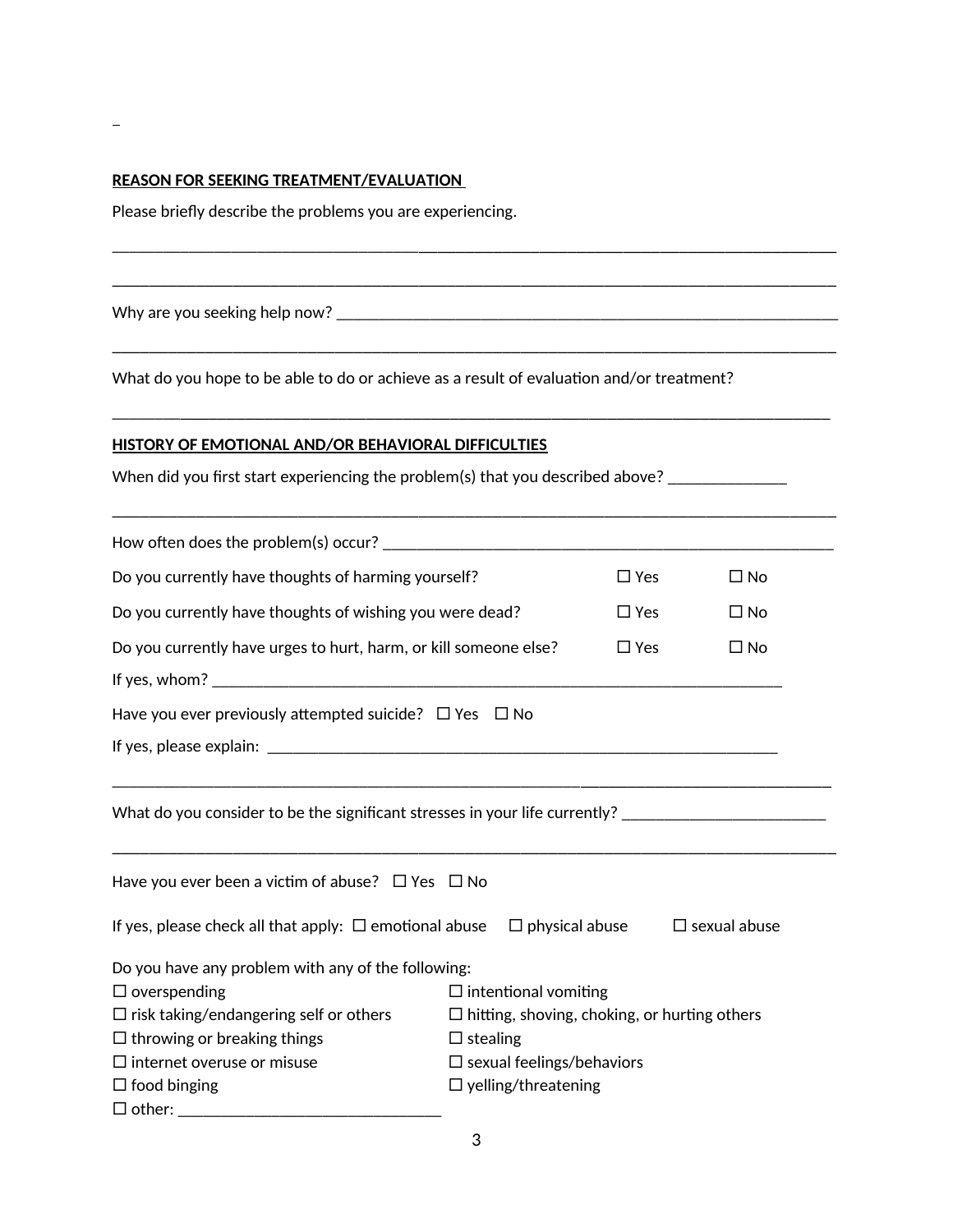Have you ever received previous therapy/counseling for emotional and/or behavioral concerns?

 $\Box$  Yes  $\Box$  No

If yes, **when** and for **how long**? \_\_\_\_\_\_\_\_\_\_\_\_\_\_\_\_\_\_\_\_\_\_\_\_\_\_\_\_\_\_\_\_\_\_\_\_\_\_\_\_\_\_\_\_\_\_\_\_\_\_\_\_\_\_\_\_\_\_\_

|                              |                                      |                                         | Have you ever been hospitalized for emotional and/or behavioral difficulties?                               | $\Box$ Yes $\Box$ No |
|------------------------------|--------------------------------------|-----------------------------------------|-------------------------------------------------------------------------------------------------------------|----------------------|
|                              |                                      |                                         |                                                                                                             |                      |
|                              |                                      |                                         |                                                                                                             |                      |
|                              |                                      |                                         | Were any of your previous treatment experiences helpful? $\Box$ Yes $\Box$ No                               |                      |
|                              |                                      |                                         | Have you participated in self-help, support groups, etc. (i.e., Alcoholics Anonymous)? $\Box$ Yes $\Box$ No |                      |
|                              |                                      |                                         |                                                                                                             |                      |
| <b>SUBSTANCE USE HISTORY</b> |                                      |                                         |                                                                                                             |                      |
|                              |                                      |                                         | Have you ever experienced a problem with any of the following? (please check all that apply):               |                      |
| $\Box$ alcohol               | $\square$ marijuana                  | $\square$ prescription medications      | $\Box$ heroin                                                                                               | $\square$ cocaine    |
| $\Box$ tobacco               |                                      |                                         |                                                                                                             |                      |
|                              |                                      |                                         | Has drinking or drug use ever caused you problems in the following areas (check if yes):                    |                      |
| $\Box$ family                | $\square$ school<br>$\Box$ financial | $\Box$ employment<br>$\square$ behavior | $\Box$ legal<br>$\Box$ physical health                                                                      | $\square$ emotional  |
| $\square$ social             |                                      |                                         |                                                                                                             |                      |
|                              |                                      |                                         | Have you ever received treatment for problems with alcohol, drugs, or abuse of prescription                 |                      |
| medications?                 | $\Box$ Yes                           | $\Box$ No                               |                                                                                                             |                      |

have a problem with alcohol or drugs?  $\Box$  Yes  $\Box$  No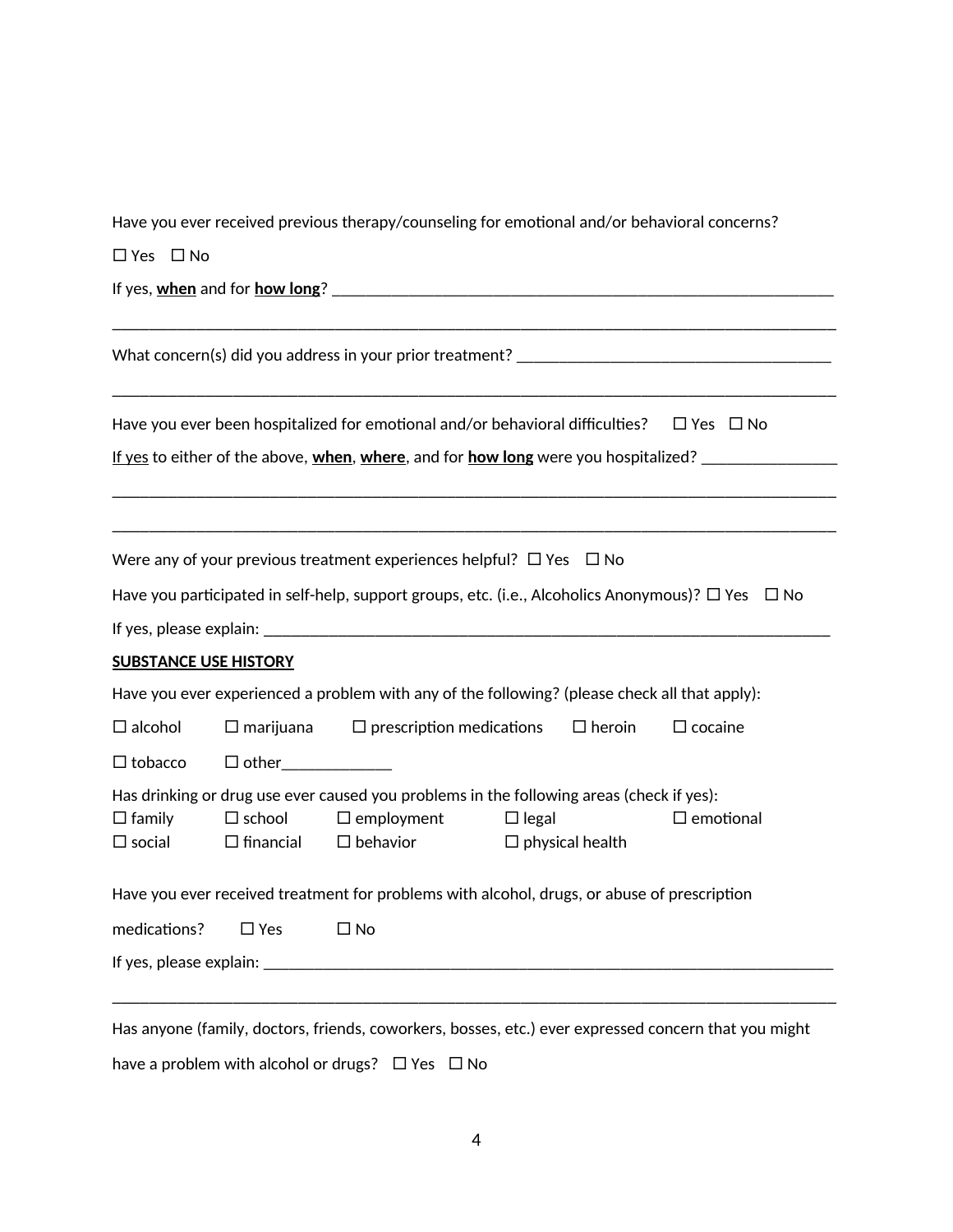| If yes, please explain:                                                                   |      |  |
|-------------------------------------------------------------------------------------------|------|--|
|                                                                                           |      |  |
| Have you ever received inpatient and/or residential substance abuse treatment? $\Box$ Yes | ⊟ No |  |

\_\_\_\_\_\_\_\_\_\_\_\_\_\_\_\_\_\_\_\_\_\_\_\_\_\_\_\_\_\_\_\_\_\_\_\_\_\_\_\_\_\_\_\_\_\_\_\_\_\_\_\_\_\_\_\_\_\_\_\_\_\_\_\_\_\_\_\_\_\_\_\_\_\_\_\_\_\_

If yes, please explain: \_\_\_\_\_\_\_\_\_\_\_\_\_\_\_\_\_\_\_\_\_\_\_\_\_\_\_\_\_\_\_\_\_\_\_\_\_\_\_\_\_\_\_\_\_\_\_\_\_\_\_\_\_\_\_\_\_\_\_\_\_\_\_\_\_\_\_

### **FAMILY BACKGROUND**

| Please check this box if you have no children $\Box$ |    |
|------------------------------------------------------|----|
| Names of children Living with you? Age               |    |
| 1. ________________________ □ Yes □ No  _____        |    |
| $\Box$ Yes $\Box$ No _____                           |    |
| $\Box$ Yes $\Box$ No                                 |    |
| $\Box$ Yes $\Box$ No ______                          |    |
|                                                      | 4. |

\_\_\_\_\_\_\_\_\_\_\_\_\_\_\_\_\_\_\_\_\_\_\_\_\_\_\_\_\_\_\_\_\_\_\_\_\_\_\_\_\_\_\_\_\_\_\_\_\_\_\_\_\_\_\_\_\_\_\_\_\_\_\_\_\_\_\_\_\_\_\_\_\_\_\_\_\_\_

Other than any children already indicated above, who lives in your household?\_\_\_\_\_\_\_\_\_\_\_\_\_\_\_\_\_\_\_\_\_\_

Please describe your relationships with other family members:

| Relationship   | Living? Frequency of contact               | Describe quality of relationship                                                                       |  |
|----------------|--------------------------------------------|--------------------------------------------------------------------------------------------------------|--|
| Father         | $\Box$ Yes $\Box$ No _____________________ | $\Box$ Positive $\Box$ Neutral $\Box$ Strained $\Box$ Estranged                                        |  |
| Mother         | $\Box$ Yes $\Box$ No _____________________ | $\Box$ Positive $\Box$ Neutral $\Box$ Strained $\Box$ Estranged                                        |  |
| Step-father    | $\Box$ Yes $\Box$ No ____________________  | $\Box$ Positive $\Box$ Neutral $\Box$ Strained $\Box$ Estranged                                        |  |
| Step-mother    | $\Box$ Yes $\Box$ No ____________________  | $\Box$ Positive $\Box$ Neutral $\Box$ Strained $\Box$ Estranged                                        |  |
| Spouse/partner | $\Box$ Yes $\Box$ No _____________________ | $\Box$ Positive $\Box$ Neutral $\Box$ Strained $\Box$ Estranged                                        |  |
| Sister(s)      |                                            |                                                                                                        |  |
|                | $Brother(s)$ $\Box$ Yes $\Box$ No $\Box$   | $\Box$ Positive $\Box$ Neutral $\Box$ Strained $\Box$ Estranged                                        |  |
|                |                                            | Were you adopted? $\Box$ Yes $\Box$ No                                                                 |  |
|                |                                            | Please list the age and gender for each of your brothers/sisters (including those deceased, and please |  |
|                |                                            |                                                                                                        |  |
|                |                                            |                                                                                                        |  |
|                |                                            | What family member(s) are you closest to now? $\overline{\phantom{a}}$                                 |  |
|                |                                            | As you were growing up, what adult(s) stood out as people you could really trust?                      |  |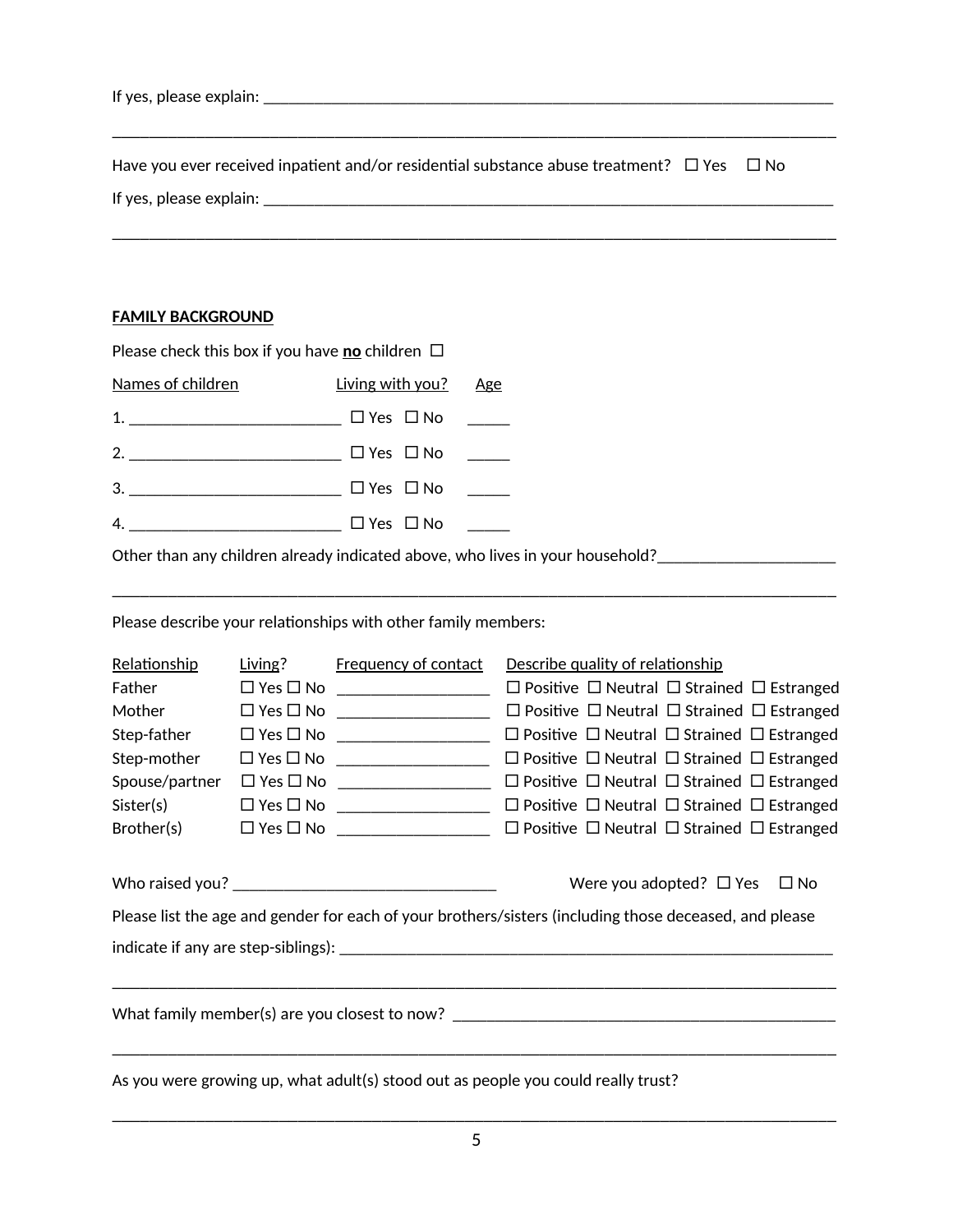Check the statement(s) below that describe the type of family you grew up in:

| $\Box$ overly close family<br>$\square$ everyone was in everyone else's business<br>$\square$ boundaries not respected<br>$\Box$ loving<br>$\Box$ supportive<br>$\Box$ not much time spent together<br>$\Box$ angry, lots of fighting/hostility<br>$\Box$ violent<br>$\Box$ scared to make mistakes | $\Box$ no "breathing room"<br>$\Box$ no privacy<br>$\Box$ comfortably close family<br>$\square$ shared many positive experiences<br>$\Box$ distant, everyone did their own thing<br>$\Box$ not a lot of support<br>$\Box$ verbal abuse and conflicts<br>$\Box$ frightening |                            |
|-----------------------------------------------------------------------------------------------------------------------------------------------------------------------------------------------------------------------------------------------------------------------------------------------------|----------------------------------------------------------------------------------------------------------------------------------------------------------------------------------------------------------------------------------------------------------------------------|----------------------------|
| Have any of your biological relatives ever suffered from psychological problems? $\Box$ Yes                                                                                                                                                                                                         |                                                                                                                                                                                                                                                                            | $\Box$ No                  |
| Has anyone in your immediate and/or extended family <b>attempted</b> suicide? $\square$ Yes                                                                                                                                                                                                         | $\Box$ No                                                                                                                                                                                                                                                                  |                            |
| Has anyone in your immediate and/or extended family <b>completed</b> suicide? $\square$ Yes                                                                                                                                                                                                         | $\Box$ No                                                                                                                                                                                                                                                                  |                            |
| <b>HEALTH/MEDICAL INFORMATION</b>                                                                                                                                                                                                                                                                   |                                                                                                                                                                                                                                                                            |                            |
| <b>Primary Care Physician</b>                                                                                                                                                                                                                                                                       | Approximate Date of last visit                                                                                                                                                                                                                                             |                            |
|                                                                                                                                                                                                                                                                                                     |                                                                                                                                                                                                                                                                            |                            |
|                                                                                                                                                                                                                                                                                                     |                                                                                                                                                                                                                                                                            |                            |
| Please list significant medical problems/conditions, and indicate if you are receiving treatment for them:                                                                                                                                                                                          |                                                                                                                                                                                                                                                                            |                            |
|                                                                                                                                                                                                                                                                                                     |                                                                                                                                                                                                                                                                            |                            |
|                                                                                                                                                                                                                                                                                                     |                                                                                                                                                                                                                                                                            |                            |
| Do any of these problems affect your everyday life?                                                                                                                                                                                                                                                 | $\Box$ Yes<br>$\square$ No                                                                                                                                                                                                                                                 |                            |
|                                                                                                                                                                                                                                                                                                     |                                                                                                                                                                                                                                                                            |                            |
|                                                                                                                                                                                                                                                                                                     |                                                                                                                                                                                                                                                                            |                            |
| Briefly describe any surgeries and/or hospitalizations for serious illness or injuries (what, where, when,<br>$etc.$ ):                                                                                                                                                                             |                                                                                                                                                                                                                                                                            |                            |
|                                                                                                                                                                                                                                                                                                     |                                                                                                                                                                                                                                                                            |                            |
|                                                                                                                                                                                                                                                                                                     |                                                                                                                                                                                                                                                                            |                            |
| Have you ever had a head injury that resulted in a loss of consciousness?                                                                                                                                                                                                                           |                                                                                                                                                                                                                                                                            | $\Box$ Yes<br>$\square$ No |
|                                                                                                                                                                                                                                                                                                     |                                                                                                                                                                                                                                                                            |                            |
|                                                                                                                                                                                                                                                                                                     |                                                                                                                                                                                                                                                                            |                            |
| Please list all current medications:<br>Medication(s)                                                                                                                                                                                                                                               | Dosage (amount and times per day)                                                                                                                                                                                                                                          | Reason(s)                  |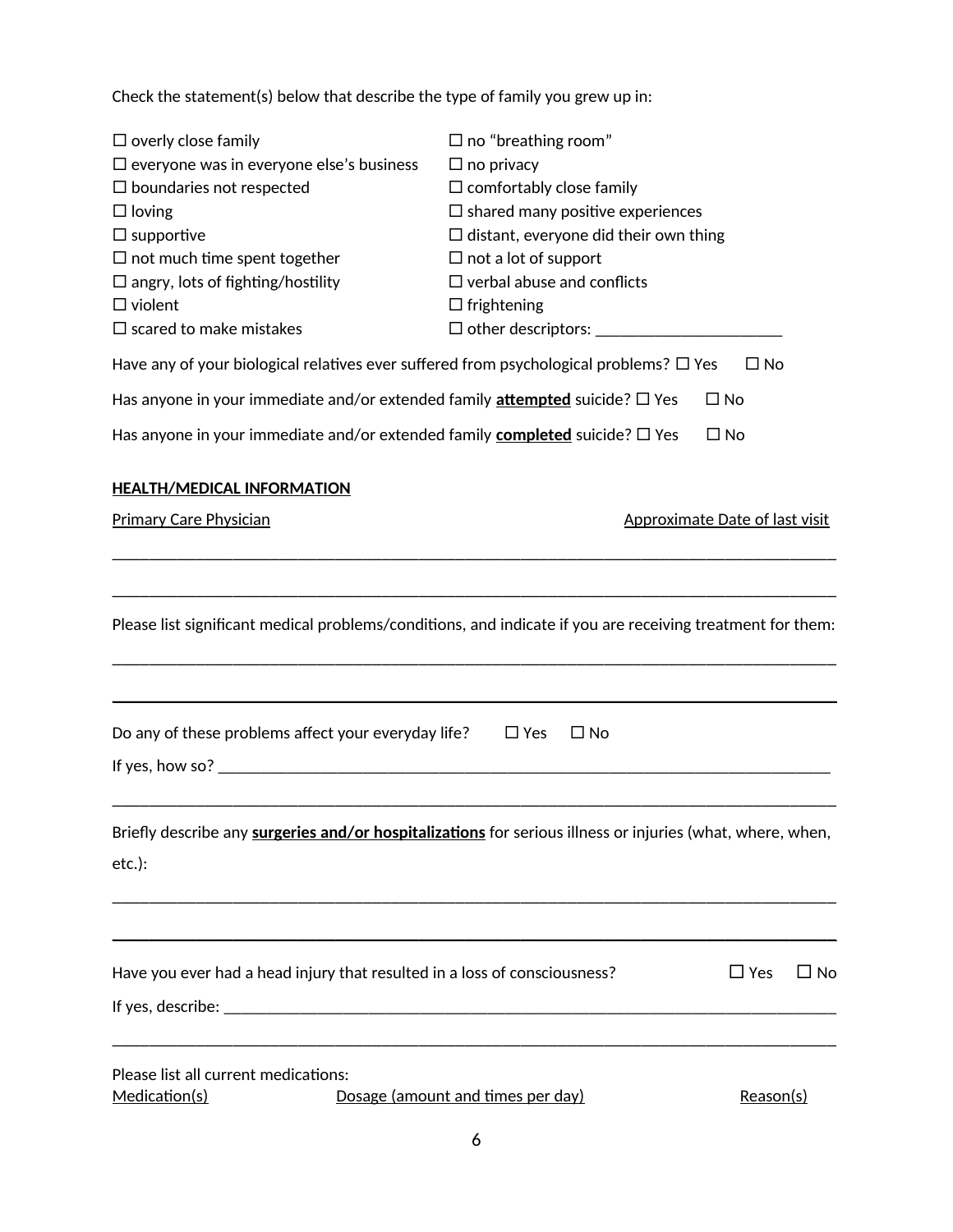| Are you allergic to any medications? | $\Box$ Yes<br>$\Box$ No                                                                             |                           |
|--------------------------------------|-----------------------------------------------------------------------------------------------------|---------------------------|
|                                      |                                                                                                     |                           |
|                                      | Please list any "alternative" therapies/treatments you are currently using and the reason for each: |                           |
|                                      |                                                                                                     |                           |
|                                      | Have you ever had or do you now have a problem with any of the following? (check all that apply):   |                           |
|                                      |                                                                                                     |                           |
| General                              |                                                                                                     | Substance Use             |
| $\Box$ Recent Fever/Chills           | $\Box$ Diabetes                                                                                     | $\Box$ Cigarette Smoking  |
| $\Box$ Chronic Fatigue               | $\square$ Cancer                                                                                    | □ Other Tobacco Use       |
| $\Box$ Frequent Nightmares           | $\Box$ Allergies                                                                                    | $\Box$ Alcohol Use        |
| $\Box$ Night Sweats                  |                                                                                                     | $\Box$ Drug Use           |
| $\Box$ Insomnia or Sleep Problems    |                                                                                                     |                           |
| $\Box$ Chronic Pain                  |                                                                                                     |                           |
| Gastrointestinal/Hepatic/Endocrine   |                                                                                                     |                           |
| $\Box$ Nausea                        | $\Box$ Hepatitis                                                                                    | $\Box$ Weight Loss/Gain   |
| $\Box$ Gastritis                     | $\Box$ Constipation                                                                                 | $\Box$ Change in Appetite |
| $\Box$ Ulcers                        | $\Box$ Diarrhea                                                                                     | $\square$ Anemia          |
| $\Box$ Thyroid Problems              | $\Box$ Low Blood Sugar                                                                              | $\Box$ Pancreatitis       |
| $\Box$ Gall Bladder/Stones           | $\Box$ Liver Problems                                                                               |                           |
| Musculoskeletal                      | Cardiovascular                                                                                      | Pulmonary                 |

| $\Box$ Bad Back                   | $\Box$ Fainting                | $\Box$ Shortness of Breath  |
|-----------------------------------|--------------------------------|-----------------------------|
| $\Box$ Herniated Disk             | $\Box$ Lightheadedness         | $\Box$ Cough                |
| $\Box$ Muscle Weakness            | $\Box$ Irregular Heart Beat    | $\Box$ Wheezing/Asthma      |
| $\Box$ Joint Pain H               | $\Box$ High/Low Blood Pressure | $\Box$ Coughing Blood       |
| $\Box$ Arthritis                  | $\Box$ Rheumatic Fever         | $\Box$ Tuberculosis         |
| $\Box$ Gout                       | $\Box$ Heart Valve Problems    | $\Box$ Pneumonia            |
|                                   |                                |                             |
| Neurological                      | Urinary/Genital                | <b>Skin/Sensory Systems</b> |
| $\Box$ Headaches                  | $\Box$ Frequent Urination      | $\Box$ Sores/Abscesses      |
| $\Box$ Migraines                  | $\Box$ Burning on Urination    | $\Box$ Skin Rash            |
| $\Box$ Head injury/Skull Fracture | $\Box$ Weak Urinary System     | $\Box$ Eye Trouble          |
| $\Box$ Epilepsy/seizures          | $\Box$ Incontinence            | $\Box$ Hearing Loss         |
| $\Box$ Stroke                     | $\Box$ Urinary Tract Infection |                             |

- 
- 
- 
- 
- 

 $\Box$  Broken Bones  $\Box$  Angina  $\Box$  Chest Pains/Pressure